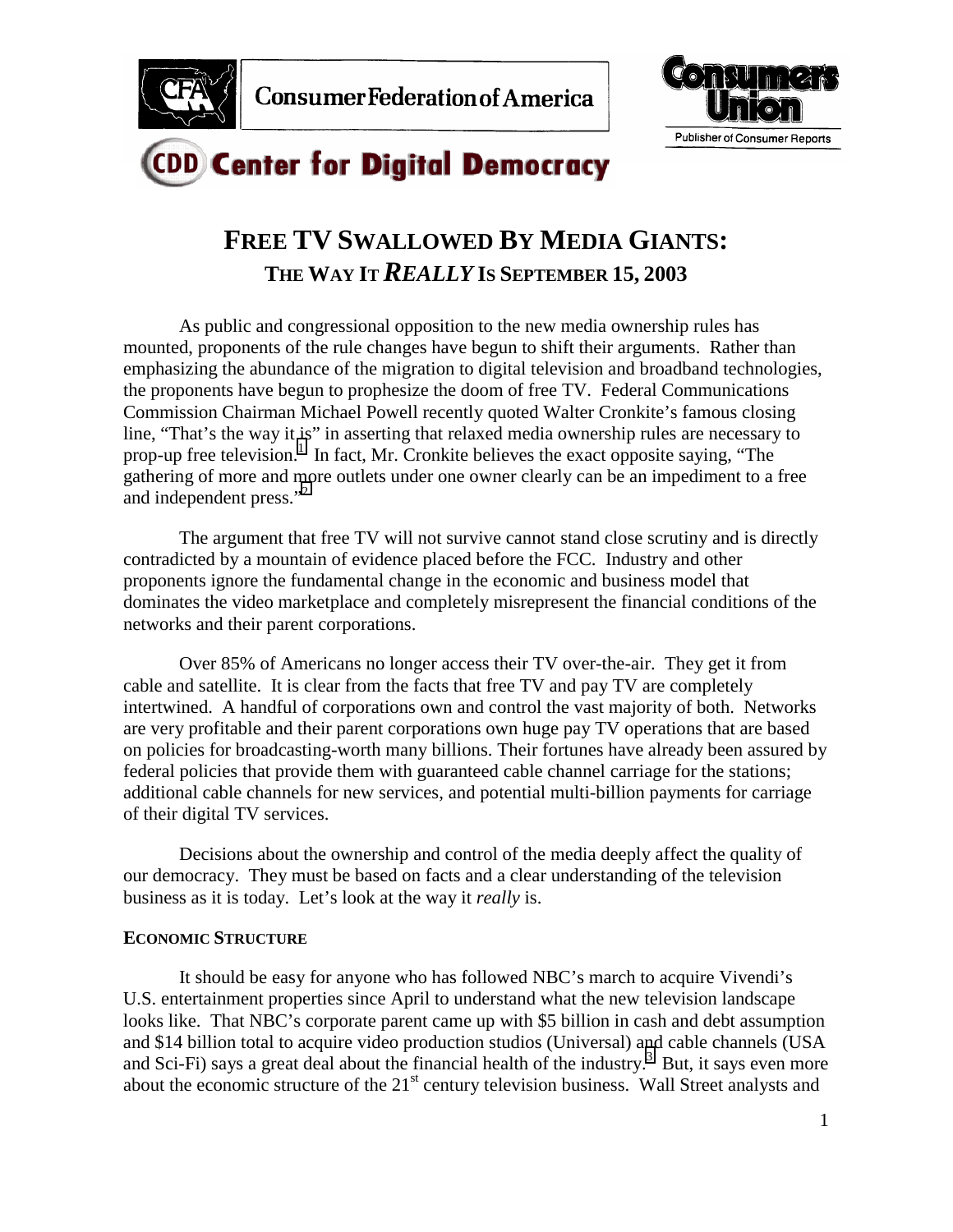the popular press recognize that NBC needed to achieve the vertical integration into programming and cable distribution that every other owner of a broadcast network had earlier achieved.<sup>[4](#page-10-0)</sup> That News Corp is offering to buy 34% of Hughes Electronics (DirecTV) for General motors worth \$6.6 billion to acquire satellite distribution of TV programming supports the same observations.<sup>[5](#page-10-0)</sup>

Each of the broadcast networks is now embedded at the core of a television giant that integrates production with both broadcast and cable distribution (See Figure 1). <sup>6</sup> The synergies and economic power that result from internalizing production, initial distribution, syndication and repurposing are the hallmark of the television industry in a multichannel environment.<sup>[7](#page-10-0)</sup> This integration of production and distribution has been reinforced by legal rights. The parent corporations of the broadcasters have used their congressionally mandated right to must-carry and retransmission to gain carriage for their cable programming to ensure that their cable channels have a large audience.

## **FIGURE 1: BROADCAST NETWORKS AT THE CORE OF A HANDFUL OF VERTICALLY INTEGRATED TELEVISION GIANTS**

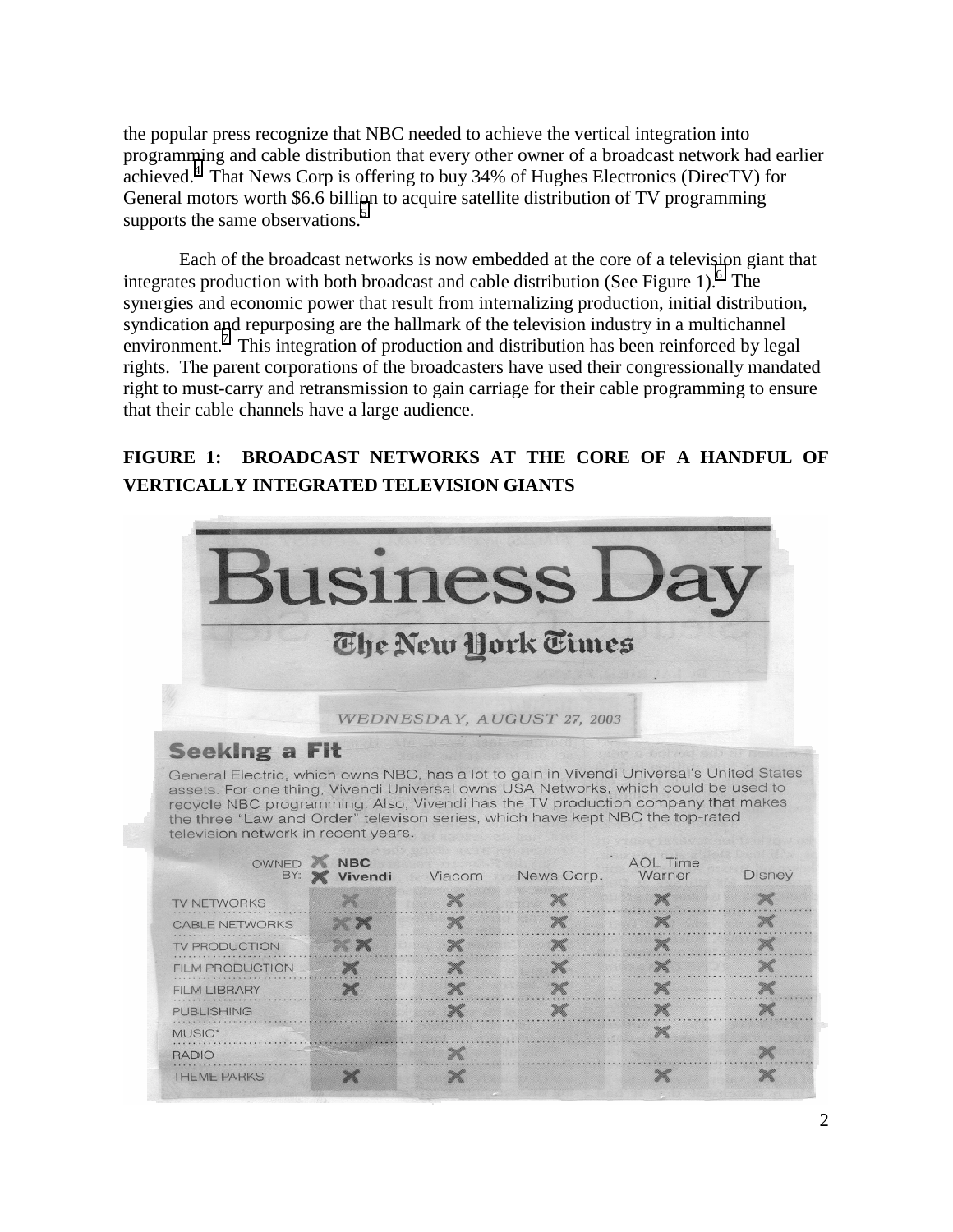## **NBC CBS FOX WB ABC TELEMUNDO UPN**

In his most recent opinion piece on the FCC's new rules, FCC Chairman Michael Powell identified seventeen cable and satellite networks that he believes compete with the broadcast networks. $8$  As the following table demonstrates, thirteen of these are owned by the same corporations that own the networks and two are owned by a firm with a substantial ownership interest in one of the major network owners.

## **TABLE 1: POWELL'S BROADCAST COMPETITORS ARE OWNED BY BROADCAST OWNERS**

| <b>Parent</b><br>Corp.     | <b>Disney</b> | Viacom      | GE/<br><b>Vivendi</b> | Newscorp/<br>Liberty* | <b>AOL-Time</b><br>Warner |
|----------------------------|---------------|-------------|-----------------------|-----------------------|---------------------------|
| <b>Broadcast</b>           | ABC.          | <b>CBS</b>  | <b>NBC</b>            | <b>Fox</b>            | <b>WB</b>                 |
|                            |               |             |                       |                       |                           |
| <b>Networks</b>            |               | <b>UPN</b>  | Telemundo             |                       |                           |
|                            |               |             |                       |                       |                           |
| Cable                      | <b>ESPN</b>   | Showtime    | <b>MSNBC</b>          | Fox Sports            | <b>HBO</b>                |
| <b>Competitors</b> History |               | Nickelodeon | <b>USA</b>            | Discovery*            | <b>CNN</b>                |
| <b>Identified</b>          |               | <b>BET</b>  | SciFi                 | $Hallmark*$           | Cartoon                   |
| <b>By Powell</b>           |               |             | **<br><b>History</b>  |                       |                           |

\* Liberty has a substantial investment Liberty; \*\* Joint Venture Univision and IFC are independent of the five dominant integrated TV firms.

The domination of the television marketplace by these five corporations does not stop with just these broadcast and cable networks. The suggestion that "by setting a slightly revised national television ownership limit, the FCC will help the networks attract and maintain quality programming"<sup>[9](#page-10-0)</sup> does not jibe with the viewing statistics. Using their rights to carriage, the parent corporations of the broadcasters have been able to capture approximately two-thirds of the cable prime time audience.[10](#page-10-0) **They are not losing viewers to cable, they are shifting their delivery of programming from over-the-air to through-thewire**. As Bernstein Research recently put it "a study of the December ratings from Neilsen Media suggests that we are beginning to see a rebuilding of the old programming oligopoly when cable and broadcast network station viewing are combined…. Together, the five companies controlled about a 75% share of prime time viewing, not including their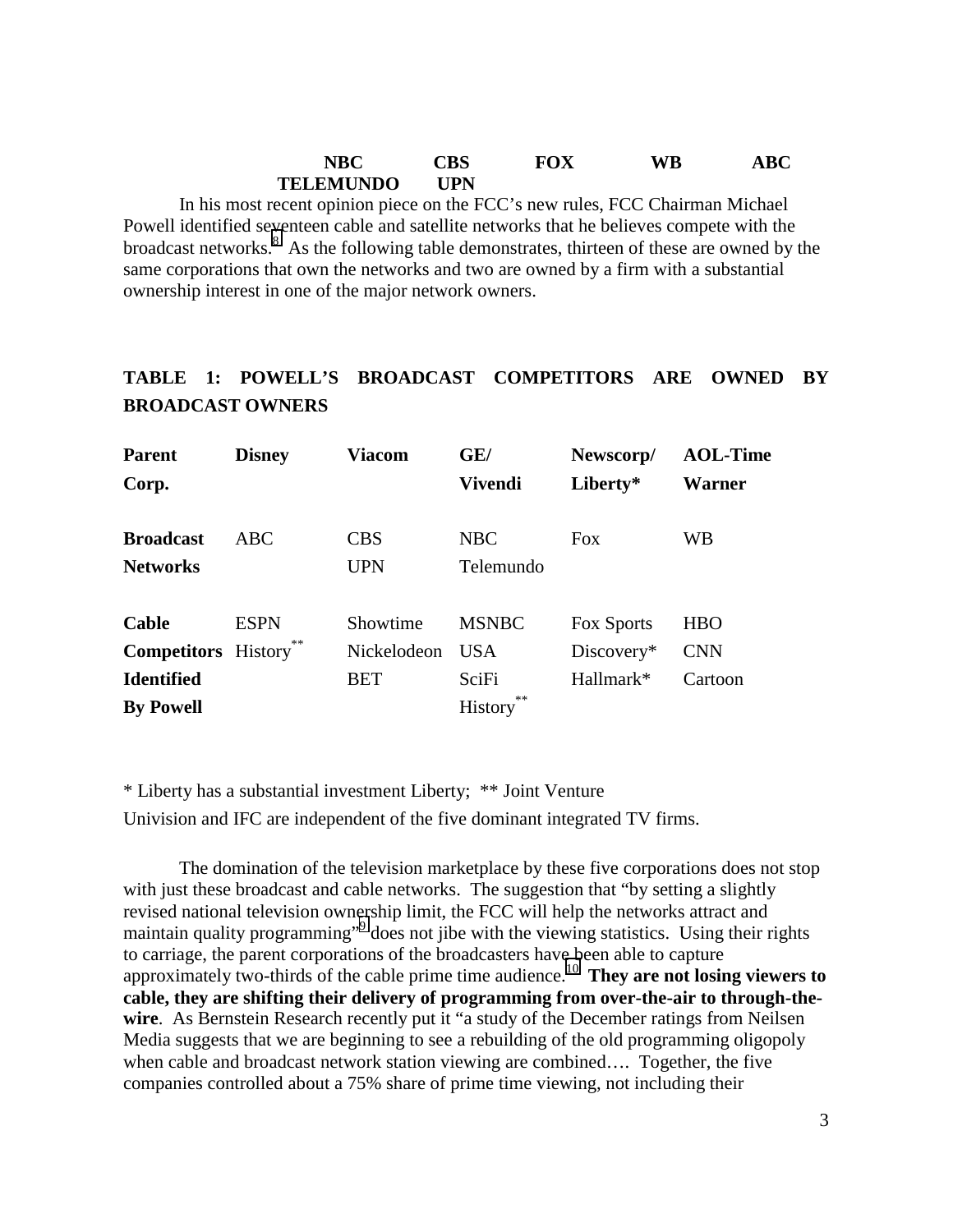nonconsolidated partnerships like  $A&E$ , Court TV and Comedy Central."<sup>[11](#page-10-0)</sup>

The corporations that would be strengthened by the new rules already account for three quarters of America's viewing (see Table 2). The FCC's own statistics show that they own all of prime time's 20 most popular cable programming services<sup>12</sup> and 19 of the top 20 most widely available cable networks.<sup>13</sup> We arrive at a similar conclusion when we examine writing budgets and program expenditures. These are already thoroughly dominated by the network owners. The five network owners already account for about three-quarters of the television market by any measure.

|                    | Subscribers |            | Writing<br><b>Budget</b> |           |         | Programming<br>Expenditures | Production<br>Share of |
|--------------------|-------------|------------|--------------------------|-----------|---------|-----------------------------|------------------------|
|                    | #           | $\%$       | \$                       | %         | \$      | $\%$                        | Prime Time             |
|                    | Million     |            |                          | Million   | Million |                             | Hours in %             |
| <b>FOX/LIBERTY</b> | 1250        | 21         | 236                      | 19        | 3803    | 9                           | 3                      |
| $AOL-TW$           | 925         | 15         | 206                      | 17        | 7627    | 18                          | 10                     |
| <b>CBS/VIACOM</b>  | 910         | 15         | 145                      | 12        | 9555    | 22                          | 28                     |
| <b>ABC/DISNEY</b>  | 705         | 12         | 132                      | 11        | 6704    | 16                          | 21                     |
| NBC/Vivendi        | 720         | <u> 12</u> | <u>159</u>               | <u>13</u> | 3879    | $\overline{9}$              | 21                     |
| Subtotal           | 4315        | 75         | 772                      | 72        | 31568   | 74                          | 83                     |
| <b>TOTAL</b>       | 6000        | 100        | 1225                     | 100       | 43212   | 100                         | 100                    |

#### **TABLE 2: Dominant Video Program Producers/Distributors**

SOURCES: Federal Communications Commission, *In the Matter of Annual Assessment of the Status of Competition in Markets for the Delivery of Video Programming*, CC Docket No. 00-132, Seventh Report, Tables D-1, D-2, D-3, D-6, D-7; *Television Market Report*: *2001* (Washington, D.C.: BIA Financial Network, 2001); Comments of the Writers Guild of America Regarding Harmful Vertical and Horizontal Integration in the Television Industry, Appendix A. Federal Communications Commission*, In the Matter of Implementation of Section 11 of the Cable Television Consumer Protection and Competition Act of 1992 Implementation of Cable Act Reform Provisions of the Telecommunications Act of 1996 The Commission's Cable Horizontal and Vertical Ownership Limits and Attribution Rules Review of the Commission's Regulations Governing Attribution Of Broadcast and Cable/MDS Interests Review of the Commission's Regulations and Policies Affecting Investment In the Broadcast Industry Reexamination of the Commission's Cross-Interest Policy*, CS Docket No. 98-82, CS Docket No. 96-85, MM Docket No. 92-264, MM Docket No. 94-150, MM Docket No. 92-51, MM Docket No. 87- 154, January 4, 2002; Bruce M. Owen and Michael G. Baumann, "Economic Study E; Concentration Among National Purchasers of Video Entertainment Programming," *Comments of Fox Entertainment Group and Fox Television Stations, Inc., National Broadcasting Company, Inc. and Telemundo Group, Inc., and Viacom,* In the Matter of 2002 Biennial Regulatory Review – Review of the Commission's Broadcast Ownership Rules and Other Rules Adopted Pursuant to Section 202 of the Telecommunications Act of 1996, Cross Ownership of Broadcast Stations and Newspapers, Rules and Policies Concerning Multiple Ownership of Radio Broadcast Stations in Local Markets, Definition of Radio Markets, MB Docket No. 02-277, MM Dockets 02-235, 01=317, 00-244, January 2, 2003; Federal Communications Commission, *Program Diversity and the Program Selection Process on Broadcast Network Television*, Mara Epstein, Media Ownership Working Group Study 5, September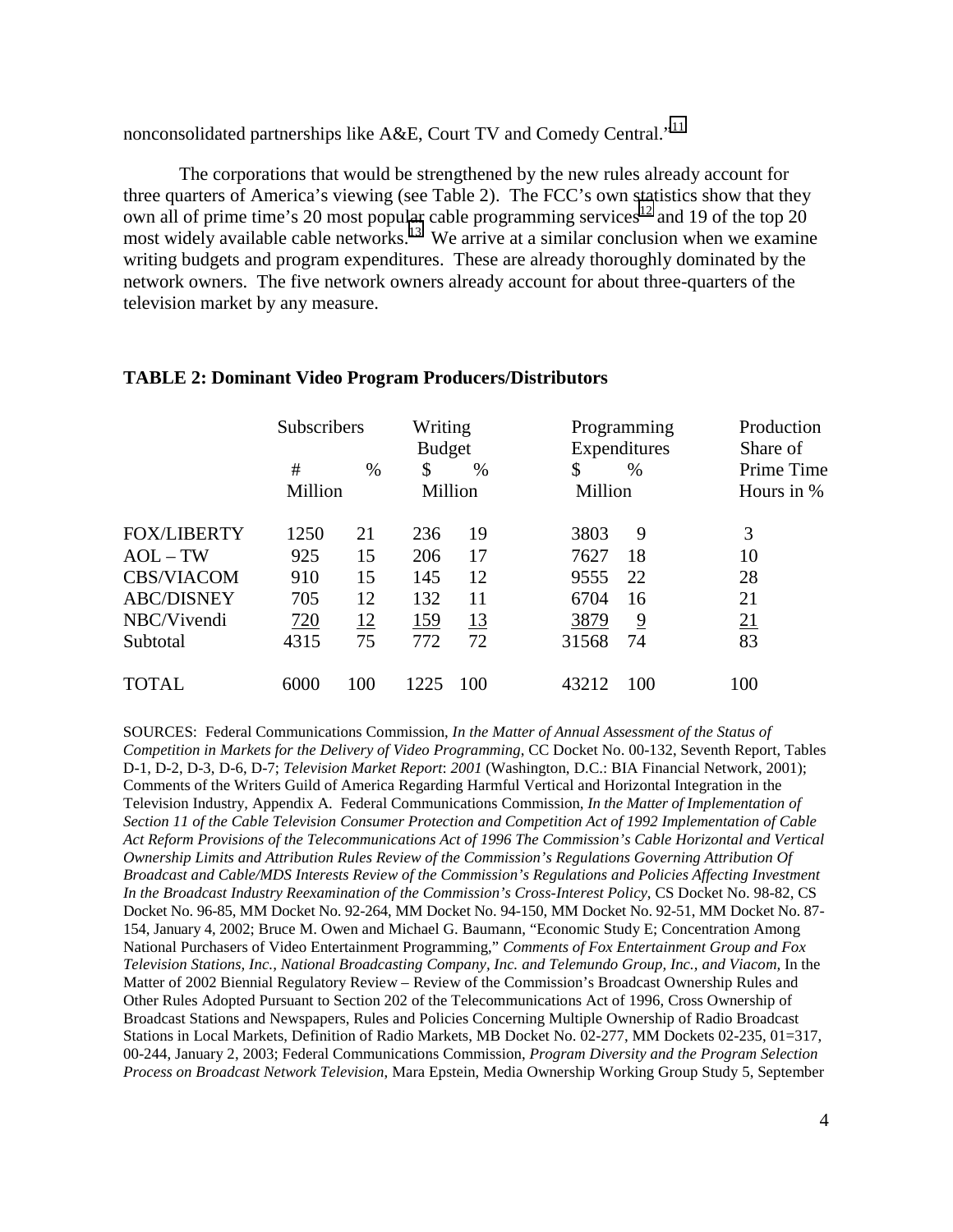#### 2002, pp. 26.

In light of these facts, the claim that "producers and creators of television shows are often lured to the greater creative freedom of pay TV" misrepresents the programming decision process. The decision to create and place programs on free or pay TV is a business decision controlled by a handful of large corporations that dominate both pay and free TV. The choice is made by the network owners to generate the maximum revenues.

In fact, one of the most striking pieces of evidence offered by the Commission as to the dramatic increase in consolidation in the television industry was its staff study of the source of prime time programming. In 1989, the top five producers of prime time programming account for 42% of the total. Three of the top five were not owned by the major networks of the time, or even the entities that would become major networks. In 2002, the top five producers of prime time programming were the major networks and they accounted for over 80% of the programming.<sup>[14](#page-10-0)</sup>

Since these companies own the shows they air, they also reap the syndication back end--the pot of gold at the end of the rainbow. Almost immediately, they earn back the cost of these shows by repurposing them on their cable networks, from which they get advertising revenue. Further, they are selling DVDs and tapes of these same shows. In short, the idea that the broadcast networks rely solely on "one source, advertising,"[15](#page-10-0) is simply wrong. Making the networks richer and stronger will not save free TV, it will only strengthen the networks to control the flow of programming into the video marketplace. It will certainly not strengthen independent production.

#### **FINANCIAL STATUS**

Statements about the financial condition of the industry are also directly contradicted by the analysis prepared by his own agency. The FCC statistics show that the number of televisions stations and their advertising revenues continued to grow substantially in the last two decades of the twentieth century in both nominal and real dollars. As the FCC put it "In 2000, both profits and cash flow of commercial televisions are positive in every category and quite robust particularly for the larger markets."<sup>16</sup> Not only that, but the trend was positive over the 1990s. As the report concluded, "It appears that cash flow margins for the average station have increased over the past decade."<sup>17</sup> It goes on to point out that "even among the less profitable stations, the situation probably did not deteriorate since 1990."<sup>18</sup>

Compared to other businesses in America, TV broadcasting is quite profitable. As the FCC report put it, "the data show that margins for big three network affiliates have risen slightly over the past 25 years and compare very favorably to margins for the largest corporations."[19](#page-10-0) The healthy picture applies to the independents too, for "historically independent station margins have been lower than those for network affiliates, but still above the largest corporation level."[20](#page-10-0)

Conjured up as his rules encountered opposition, these gloom and doom predictions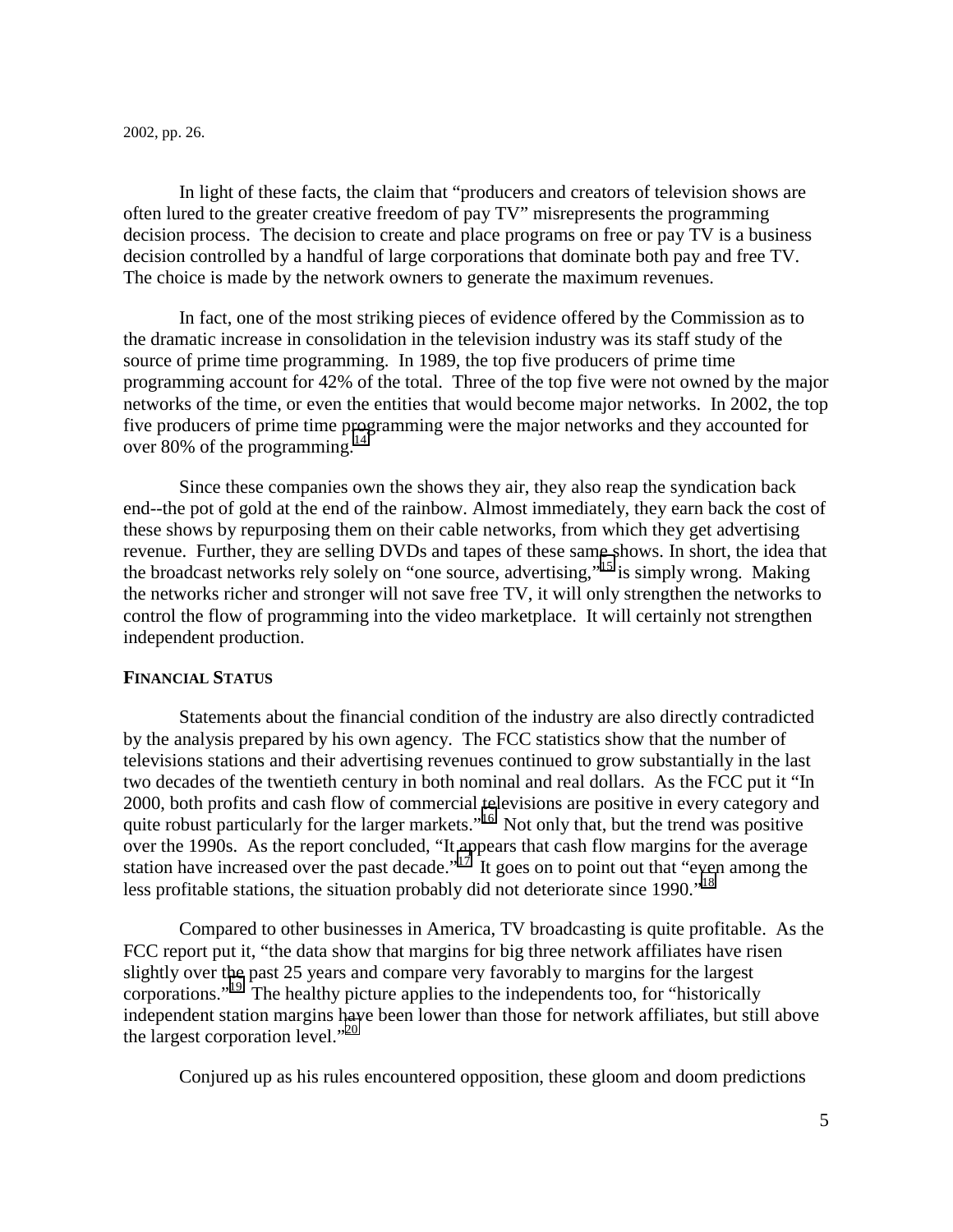are not only flatly contradicted by the findings of his own agency; they are contradicted by industry sources.

As one can see from a recent "100 Leading Media Companies" report by *Advertising*  Age,<sup>21</sup> the four major networks rank in the top ten in terms of revenue. Viacom (CBS) was in second place this year, up from third with over \$16 billion in revenues. Walt Disney (ABC) remained in fourth place with \$9.7 billion; News Corp. (Fox) remained in seventh place earning \$6.6 billion. AOL, which owns the other national network was the largest media company with \$28.6 billion, more than half of it from its television operations.

Industry analysts also contradict the claim that they networks are in a weakened position vis-à-vis the cable operators. On the contrary, they conclude that the vertical integration and concentration have strengthened the hand of the broadcasters. As FCC Chairman Powell is fond of pointing out that "It used to be that the 'big three' networks, ABC, CBS, and NBC were just about the only game in town."<sup>22</sup> Now it's the big five, a far cry from the hundreds he talks about. $^{23}$ 

Here **in their own words** from recent SEC filings and finance briefings are the statements from the broadcast networks that illustrate how profitable they are. The networks don't have to be "bailed" out.

## **NBC (General Electric): Source SEC 10 K, March 7, 2003 (Is this correct?)**

"These quotes **are** from: **NBC (General Electric): Source SEC 10 K, March 7, 2003**

"NBC reported record revenues of \$7.1 billion in 2002, a 24% increase compared with 2001, and operating profit of \$1.7 billion, up 18%. Primary factors contributing to this performance included our improved performance in the advertising market, our broadcast of the 2002 Winter Olympics and contributions from the Telemundo acquisition.

"NBC's operations include investment and programming activities in cable television, principally through CNBC, MSNBC, CNBC Europe, and CNBC Asia; equity investments in Arts and Entertainment, The History Channel, ValueVision, Inc., and a non-voting interest in Paxson Communications Corporation. In 2002 NBC acquired the cable network Bravo. NBC's strategic alliance with Dow Jones merged the European and Asian business news services of Dow Jones with those of CNBC to form CNBC Europe and CNBC Asia, and in addition permits NBC to use Dow Jones editorial resources in the United States. In 2002, NBC acquired Spanish language broadcaster, Telemundo."

On another front, speaking at a Banc of America Securities conference, Wright predicted NBC would see 18% profit growth for the full year 2003 to \$1.9 billion, with cash flows up by a hefty 30% and revenues topping \$6.7 billion. Similarly heady gains have helped GE's lackluster stock in recent quarters.<sup>24</sup>

**CBS (Viacom):** SEC 10K, March 27, 2003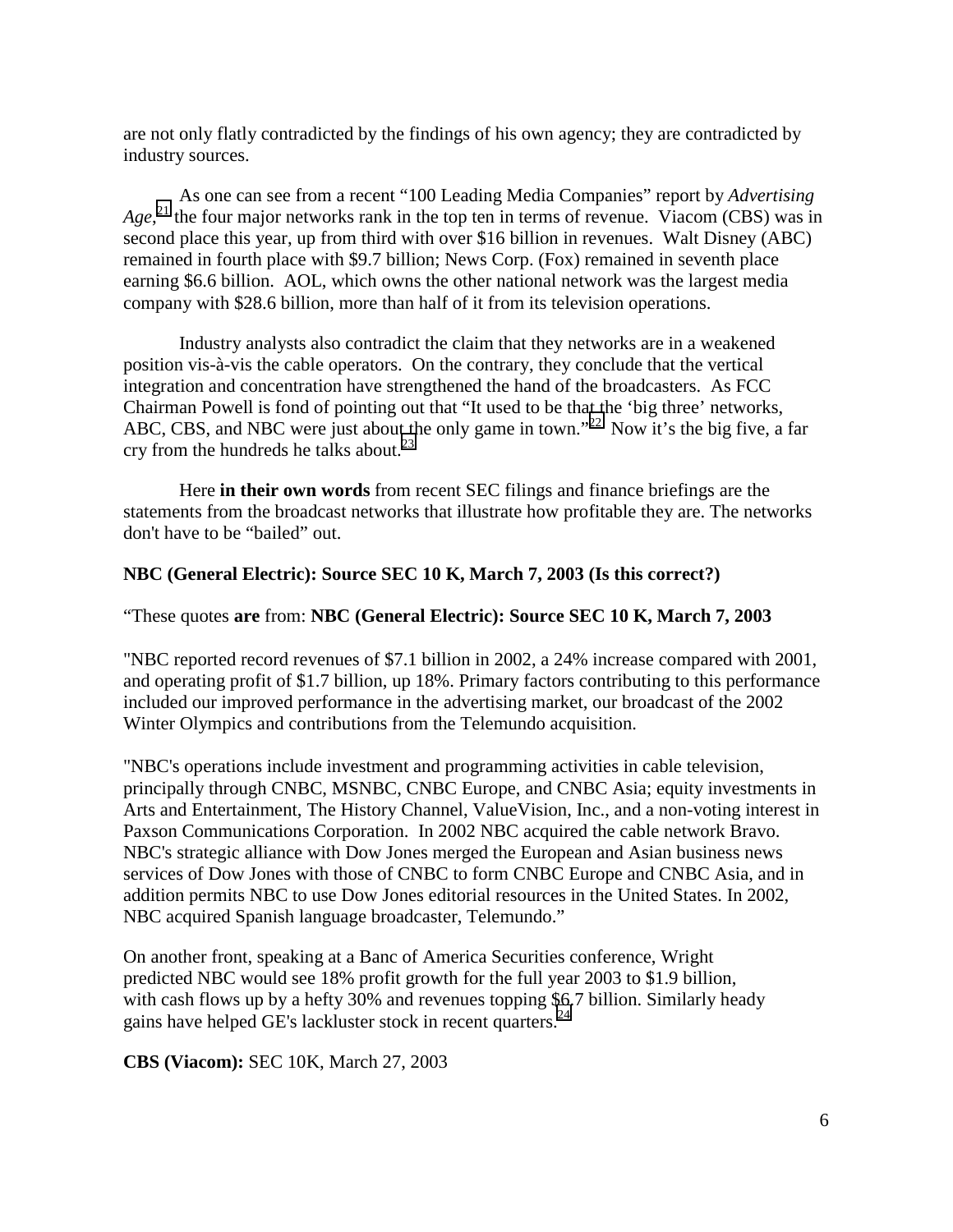"For the year ended December 31, 2002, revenues of \$24.6 billion increased 6% from 2001 primarily driven by increases in advertising revenues, with additional contributions from increases in rental/retail sales, television license fees and affiliate fees. For the year ended December 31, 2001, revenues increased 16% to \$23.2 billion from 2000. Revenue increases resulted from higher advertising sales, rental/retail sales, feature film revenues and affiliate fees partially offset by a decrease in television license fees. 2000 results reflect only eight months of CBS operations effective from May 4, 2000 when CBS Corporation merged with and into the Company, (the "Viacom/CBS Merger")."

## **And more recently, SEC 10Q, August 14, 2003**

"For the three months ended June 30, 2003, Television revenues increased 10% principally driven by advertising revenue growth at the broadcast networks and the Stations group, and higher syndication revenues. CBS and UPN Networks combined advertising revenues increased 8%, with a 33% increase in sports due to the timing of the National Semifinals of the NCAA Men's Basketball Championship Tournament as well as average rate increases across all dayparts. For the quarter, the Stations group delivered 8% year-over-year advertising revenue growth due to growth in the automotive and retail industries and the addition of KCAL-TV Los Angeles which was acquired in May 2002. KCAL-TV contributed 4% of Stations advertising revenue growth for the quarter. For the six months ended June 30, 2003, Television revenues increased 7% with CBS and UPN Networks combined delivering 6% advertising growth led by 10% in primetime with an 8% average rate increase. For the six months, the Stations group advertising revenue increased 11%, with KCAL contributing 7% growth.

## **Fox (News Corp): SEC 425, September 11, 2003**

"Financially and operationally, the past fiscal year was the single most successful in News Corporation's history. Our full-year revenues rose 15% to US\$17.5 billion and our operating income increased 36% to a record US\$2.5 billion. We posted record profits at our film, cable television and book publishing businesses as well as at our Australian newspapers, our pan-Asian operations and our U.S. television stations group. We grew audiences and market share and improved operating margins Company-wide. Our increased cash flow enabled us to lower debt and substantially strengthen our balance sheet. And with two major agreements forged during the year, the Company is in excellent position - strategically as well as operationally to build on our success going forward.

"Perhaps most significantly, in fiscal 2003, these many gains were broadly distributed across all our segments. At our television segment, operating income rose US\$393 million to US\$851 million, spurred by dramatic improvements at the FOX Broadcasting Company as well as the mounting success of the Fox Television Stations and STAR. At the network, hit shows like American Idol and Joe Millionaire helped FOX to lift full-year primetime ratings by 16% while winning both the February and May sweeps among Adults 18-49 for the first time ever. Just as important, FOX achieved ratings gains across its schedule as shows from The Simpsons to 24 and from That `70s Show to Bernie Mac all increased their viewership.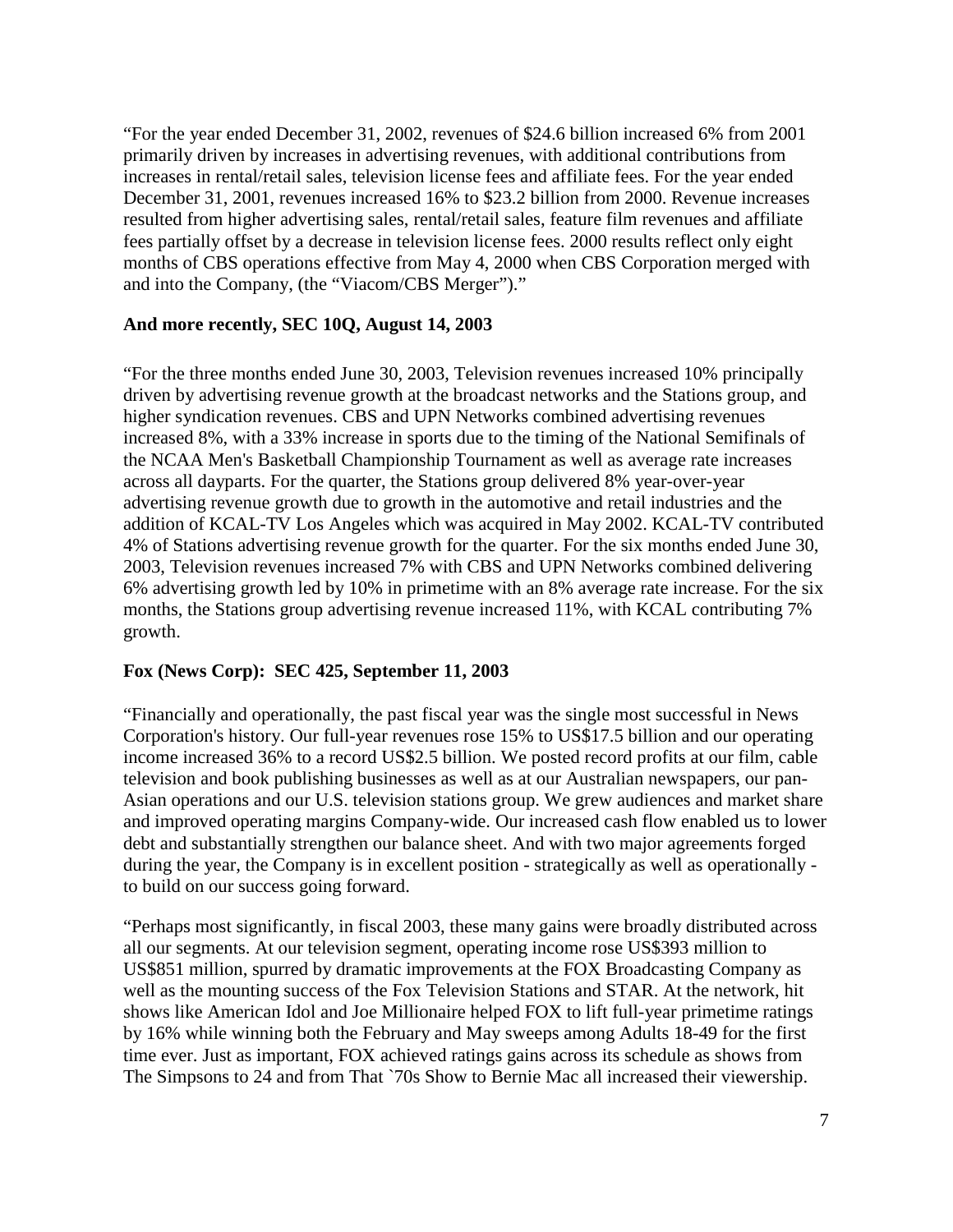As a result, the network finished the 2002-2003 broadcast season number one among Teens, number one among Adults 18-34 and a very close number two among Adults 18-49.

"Meanwhile, strong advertising revenues and climbing market share across our Fox Television Stations helped the group to post considerable gains in revenue and operating income. By following our duopoly strategy, we have substantially lowered operating costs and increased efficiency across our stations group. As with any industry innovation, our duopoly efforts are a work-in-progress; but we are greatly encouraged by the results thus far."

## **ABC (Disney): SEC 10Q, August 14, 2003**

"Media Networks revenues increased 18%, or \$381 million, to \$2.5 billion, primarily driven by increases of \$28 million at Broadcasting and \$353 million at the Cable Networks. Increased Broadcasting revenue was driven primarily by an increase of \$19 million at the ABC television network and \$13 million at the Company's owned and operated stations. The increases at the television network and stations were primarily driven by higher advertising revenues, reflecting higher rates due to an active scatter markets Segment operating income increased 33%, or \$96 million, to \$384 million, driven by increases of \$107 million at Broadcasting, partially offset by a decrease of \$11 million at the Cable Networks. Growth at Broadcasting reflected lower cost programming and higher advertising revenue."

## **WB (AOL-TIME WARNER): 10K ANNUAL SEC REPORT, MARCH 28, 2003**

Although AOL-Time Warner is centered more on its cable properties – both systems and programming, its broadcast business is quite healthy.

*"Networks.* Revenues increased 9% to \$7.655 billion in 2002, compared to \$7.050 billion in 2001. EBITDA increased 13% to \$2.032 billion in 2002 from \$1.797 billion in 2001. Operating income increased to \$1.839 billion in 2002 from an operating loss of \$328 million in 2001.

"Revenues grew primarily due to an 8% increase in Subscription revenues (from \$3.988 billion to \$4.310 billion) with growth at both the cable networks of Turner Broadcasting System, Inc. (the "Turner cable networks") and HBO, a 6% increase in Advertising and Commerce revenues (from \$2.465 billion to \$2.601 billion) with growth at both the Turner cable networks and The WB Network and a 25% increase in Content and Other revenues (from \$597 million to \$744 million) with growth at HBO, offset in part by a slight decrease at the Turner cable networks. EBITDA and operating income increased due to improved results at the Turner cable networks, HBO and The WB Network.

".... For The WB Network, the increase in Advertising and Commerce revenues was driven by higher advertising rates.

"... While advertising revenues declined overall, certain segments and businesses of AOL Time Warner experienced an increase in advertising revenues. Specifically, and as discussed in more detail below under Business Segment Results, advertising revenues increased at the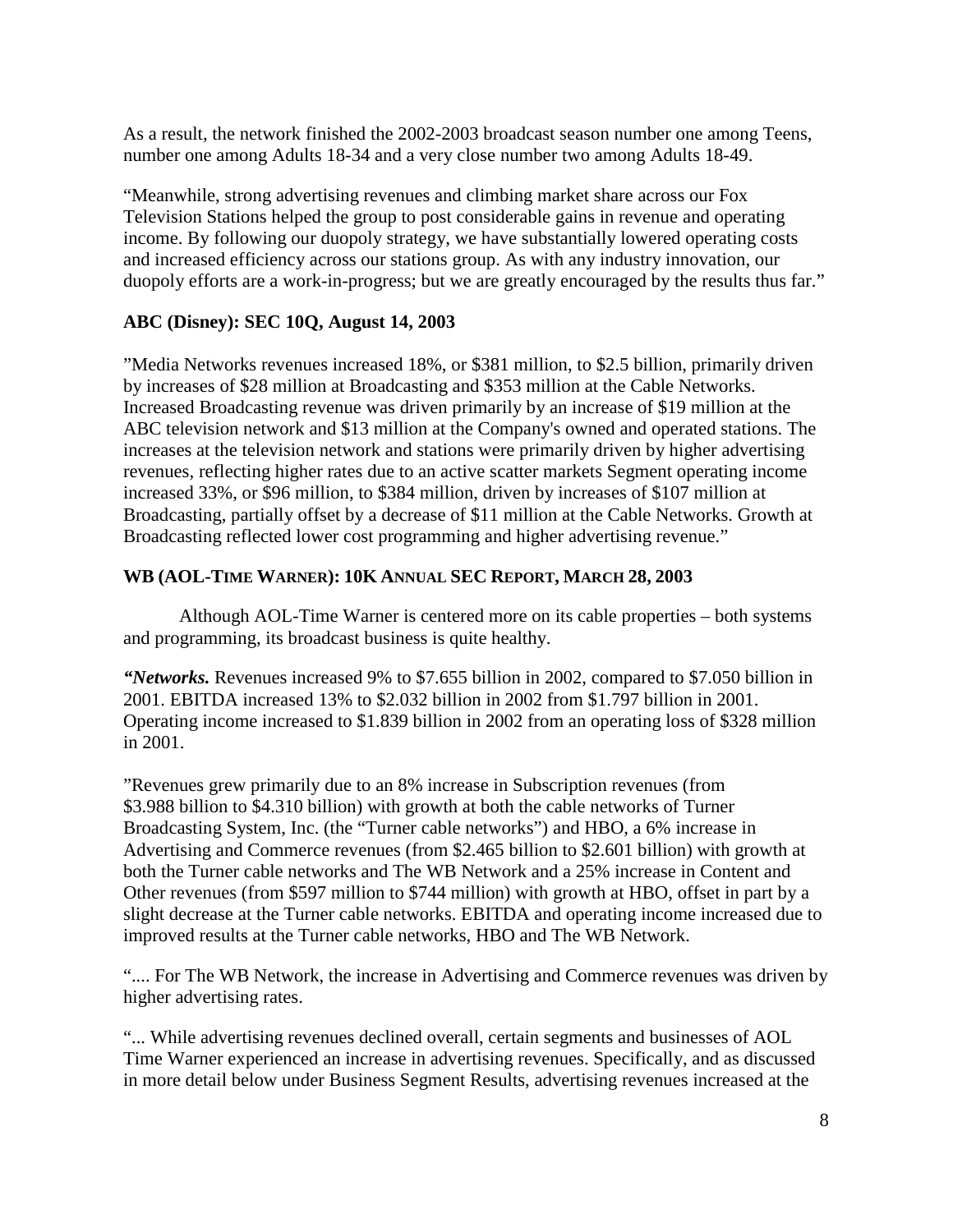AOL and Cable segments, and at The WB.

"... For The WB Network, the increase in advertising and commerce revenues was driven by increased advertising rates and ratings in key demographic groups and the intercompany sale of advertising to other business segments of AOL Time Warner (\$37 million in 2001 versus \$6 million on a pro forma basis in 2000)."

## **A MASSIVE, DANGEROUS RELAXATION OF OWNERSHIP LIMITS**

Depicting the new rules as a moderate change with claims such as a "slightly revised national cap" and "allowing cross-ownership or the ownership of more than one local television broadcast outlet in some markets" – vastly understates the changes made by the Commission. The national cap will be increased by almost 30%. The total increase over the last seven years would stand at 80%.

- The number of markets in which cross-ownership of newspapers and television stations would be allowed will increase from zero to about 180. Approximately 98% of the American people live in markets where these mergers would be allowed.
- The number of markets in which broadcasters would be allowed to own 3 TV stations (triopolies) would increase from zero to about 18. Approximately one-quarter of the American people live in markets where triopolies are allowed.
- The number of markets where duopolies would be allowed (excluding the triopoly markets) would increase from about 40 to about 125. Approximately 40% of the American people live in markets where duopolies would first be allowed.

The FCC recognized that over 85% of Americans no longer receive their TV over-theair.<sup>25</sup> They get it from cable or satellite. The networks cannot turn in their broadcast licenses and stop broadcasting, because they would lose their must carry and retransmission rights. Threats by a broadcast CEO that "he might shut down... and simply move it to cable"<sup>26</sup> are downright silly. The stockholders would lynch the CEO, since as the Commission's own analysis shows, the spectrum licensed to one TV station owner, with considerably less reach than most network affiliates, is incredibly valuable. As the FCC put it "the owner of some of those stations has estimated that the channel 60-69 spectrum band in which many of them are located will bring as much as \$30-\$36 billion at auction."<sup>27</sup>

If there is a public policy concern about the lights going out in some small cities because the local market is not large enough to support multiple over-the-air stations, the FCC could have instated or expanded a failing station waiver, which has been part of the FCC's policy portfolio for quite some time. If increasing the outlets for news were the concern, the FCC could have allowed newspaper-TV combinations, only where the TV station did not provide news prior to the merger. These would have been moderate steps to preserve and improve free TV. As written, the rule encourage the big to bigger, the powerful to become more powerful.

Simply put, free TV and pay TV are completely intertwined. A handful of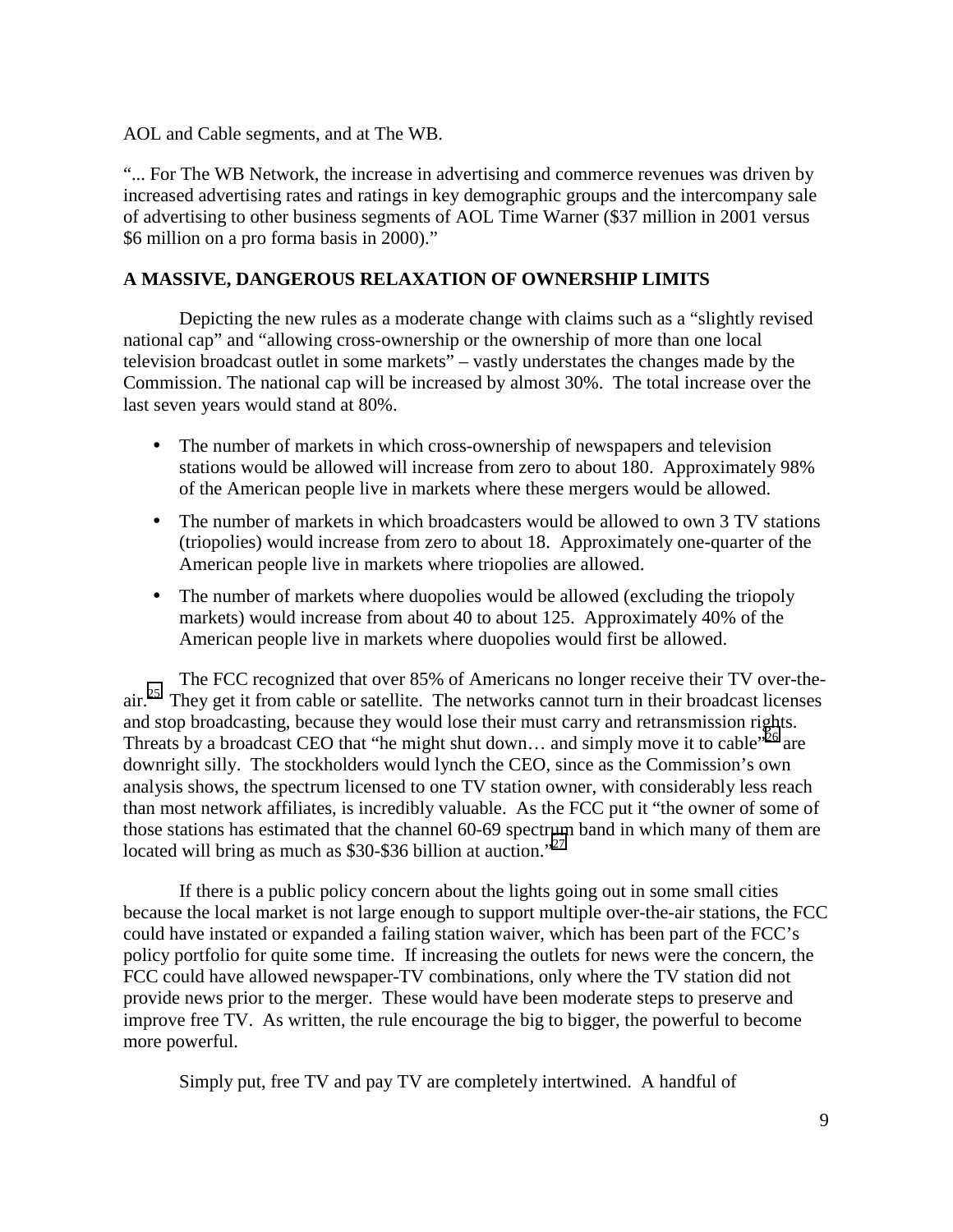corporations own and control the vast majority of both. Networks are very profitable and their parent corporations own huge pay TV operations that are based on policies for broadcasting-worth many billions. Their fortunes have already been assured by federal policies that provide them with guaranteed cable channel carriage for the stations; additional cable channels for new services, and potential multi-billion payments for carriage of their digital TV services.

A vote to overturn these rules will express Congressional endorsement of very specific policies.

- It would restore the 35% cap, which was enacted by Congress.
- It would endorse the policy that newspapers and TV stations in the same mark should not be owned by a single entity.
- It would ban triopolies and tell the Commission to do a better job on evaluating duopolies.

The courts have never told the Commission to abandon or even change the rules. It only told it to do a better job justifying them. We believe the evidentiary record is more than adequate to do so. That's the way it really is.

## **ENDNOTES**

<sup>8</sup> Powell, September 11, 2003.

<sup>&</sup>lt;sup>1</sup> Michael Powell, "And that's the way it is," *Wall Street Journal*, September 11, 2003.

Walter Cronkite, Former CBS anchorman March 24, 2003)

<sup>3</sup> John Tagliabue and Andrew Ross Sorkin, "Vivendi Agrees to Talks to Combine U.S. Assets With NBC," *New York Times*, September 2, 2003. 4

<sup>&</sup>lt;sup>4</sup> Martin Peers, John Carreyrou and Kathryn Kranhold. "Vivendi, General Electric Intensify Talks on Deal," Dow Jones Newswire, August 19, 2003.

<sup>&</sup>lt;sup>5</sup> Bloomberg News. "General Motors expects Hughes sale to be approved," *New York Times*, August 23, 2003.

<sup>&</sup>lt;sup>6</sup> Richard Linnett, "Advertisers sense opportunity in NBC pact," *Advertising Age*, September 8, 2003.

 $\frac{7}{1}$  Ronald Grover, "Bob Wright's Post-Vivendi Schmoozathon; For the NBC chairman, the megadeal was just the start," Business Week, September 8, 2003.

 $^9$  Id.

<sup>&</sup>lt;sup>10</sup> Based on *Comments of Sinclair*, In the Matter of 2002 Biennial Regulatory Review – Review of the Commission's Broadcast Ownership Rules and Other Rules Adopted Pursuant to Section 202 of the Telecommunications Act of 1996, Cross Ownership of Broadcast Stations and Newspapers, Rules and Policies Concerning Multiple Ownership of Radio Broadcast Stations in Local Markets, Definition of Radio Markets, MB Docket No. 02-277, MM Dockets 02-235, 01=317, 00-244, January 2, 2003, pp. 31-33.

<sup>&</sup>lt;sup>11</sup> Tom Wolzien and Mark McKenzie, "Returning Oligopoly of Media Threatens Cable's Power, " Bernstein Research, Sanford C. Bernstein & Co., February 7, 2003, pp. 3.

<sup>&</sup>lt;sup>12</sup> Federal Communications Commission, Ninth Annual Report, In the Matter of Annual Assessment of the Status of Competition in the Market for the Delivery of Video Programming, MB docket No. 02-145 (December 31, 2002), Table C-7; Comments of the Writers Guild of America Regarding Harmful Vertical and Horizontal Integration in the Television Industry, Appendix A. Federal Communications Commission*, In the Matter of Implementation of Section 11 of the Cable Television Consumer Protection and Competition Act of 1992*